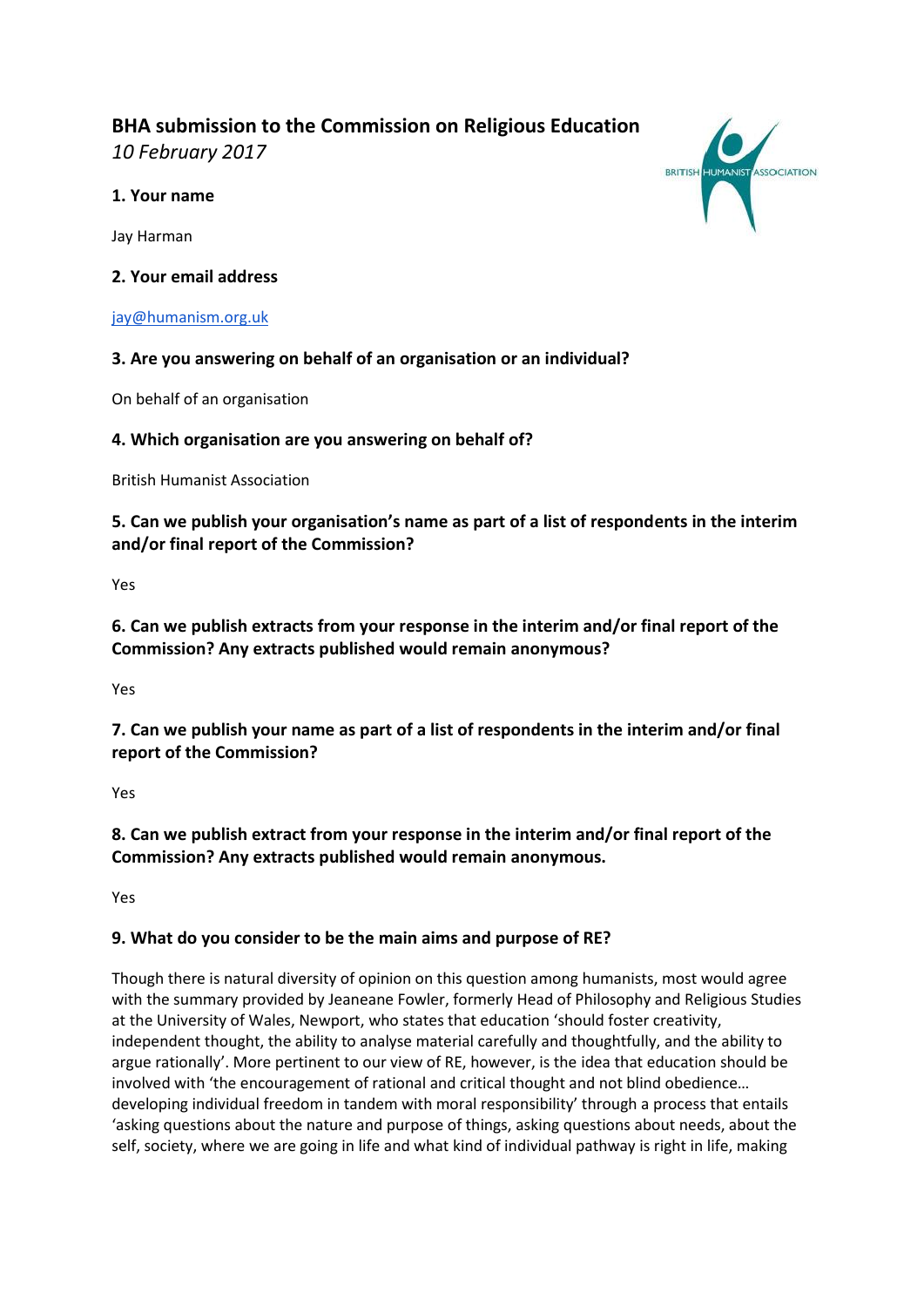moral decisions, thinking about responsibilities, about relationships, and about individual, societal and global needs'.<sup>1</sup> The implications of this for our view on RE are clear.

We believe that RE should provide pupils in all types of school the opportunity to consider philosophical and fundamental questions, and that in an open society we should learn about each other's beliefs, including humanist ones. We want a subject on the curriculum which helps young people to form and explore their own beliefs and develop an understanding of beliefs and values different from their own; contributes to social cohesion and mutual understanding; enriches pupils' knowledge of the religious and humanist heritage of humanity and so supports other subjects such as History, English Literature, Art, Music, and Geography; and allows pupils to engage with serious ethical and philosophical questions in a way that develops important skills of critical thinking, reasoning and inquiry. As such, RE should be inclusive, pluralistic, objective, fair, balanced, and relevant to all pupils, in all types of school, allowing them to explore a variety of religions and nonreligious worldviews.

Crucially, therefore, RE cannot be a subject in which children are encouraged or instructed to view any particular set of religious or non-religious beliefs as distinctly 'true', or more worthy, or more deserving of attention and study than any other. If 'individual freedom' and 'critical thought' are to be championed over 'blind obedience' in education, there is no room for confessional religious education or instruction. Young people must be allowed and encouraged to think freely and for themselves.

On the other hand, while the academic side of RE is important, RE cannot simply be an academic subject, involved only in informing children about the practices, beliefs, and values of different religions and worldviews. RE has always represented a key means by which schools ensure the spiritual, moral, social, and cultural development (SMSC) of their pupils and if it is to fulfil this role, as it should, it must go beyond mere intellectual inquiry. The humanist view on this particular aspect of RE is best articulated by the moral educator, former BHA President and REC Board member James Hemming who says, of what he calls moral education, that 'What we have to do is to promote not only knowledge of moral values but the will and the capacity to live morally, founded on a personal moral insight… Moral education is not an intellectual content only or even primarily, but a carefully planned combination of formative experience and valid information, each aspect being matched to the maturation of the child, so that moral insight and understanding gradually deepen and extend as the child grows.'<sup>2</sup> This moral education effectively describes the process through which pupils' SMSC development can be promoted, so it follows that if RE is central to schools' SMSC responsibilities, moral education must in turn be central to RE. Indeed, our view is that allowing and encouraging pupils to consider and come to their own conclusions about important questions of meaning, purpose, and morality is perhaps the most important purpose that RE should fulfil.

By way of a broad summary, therefore, we believe that RE should:

- Enable young people to understand the views and opinions of those whose beliefs and values are different to their own
- Develop a capacity for critical reasoning and balanced enquiry, preparing young people to engage respectfully with those whose views differ from their own
- Help young people to develop informed personal responses to life's big philosophical and ethical questions

1

<sup>&</sup>lt;sup>1</sup> Jeananne Fowler, *Humanism: Beliefs and Practices, 1999*: [http://www.sussex-](http://www.sussex-academic.com/sa/titles/philosophy/fowler(humanism).htm)

[academic.com/sa/titles/philosophy/fowler\(humanism\).htm](http://www.sussex-academic.com/sa/titles/philosophy/fowler(humanism).htm)

<sup>2</sup> J Hemming, *Moral education* in A J Ayer (ed) *The Humanist Outlook* 1968[: https://philpapers.org/rec/AYETHO](https://philpapers.org/rec/AYETHO)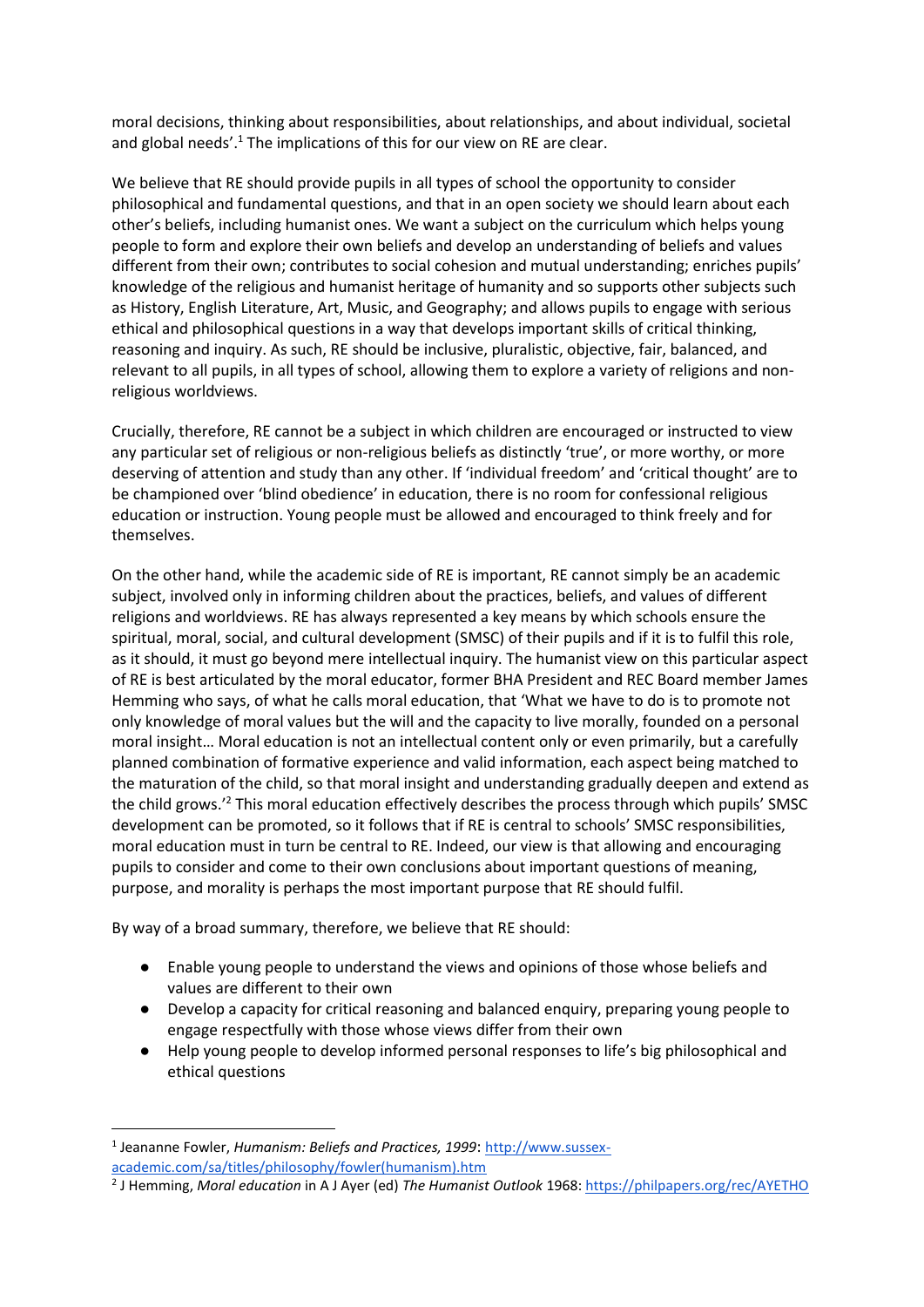● Support children's understanding of the cultural heritage of humanity, in conjunction with other subjects such as History, English Literature, Art, Music, and Geography.

#### **10. What should be included in the scope and content of RE?**

We have set out above that we think RE should involve the study of a wide range of religions and beliefs, and why, and that the content of RE should be critical, objective, and pluralistic. It is worth setting out in more detail what these terms mean, however, and for this the ruling of the High Court in *(R) Fox vs Secretary of State for Education* (concerning the place of non-religious worldviews such as Humanism in Religious Education) is helpful. (Whatever the Commission's own preferences, it must acknowledge that it must work within the framework of these terms as they are defined in case law.)

Taking objectivity first, the term is explained well by the High Court, which says that, outside of a minority of religiously designated schools, '[the state] is not entitled to discriminate between religions and beliefs on a qualitative basis; its duties must be performed from a standpoint of neutrality and impartiality as regards the quality and validity of parents' convictions.' Clearly, any syllabus which seeks to promote the validity of one religion or belief over all others, or indeed of religion in-the-round over non-religious belief, does not meet the standard of objectivity required. Students will, of course, come to form their own opinions as to the quality and validity of different beliefs, but objective RE encourages this process of enquiry without seeking to influence its outcome.

Note that we say here 'without *seeking* to influence'. We recognise, of course, that neutrality, impartiality, and objectivity are terms denoting an ideal that is difficult to achieve, and may even be impossible to achieve. However, that is not to say that these things should not be sought after to the best ability both of those setting the syllabus and those delivering it, and without the need to abandon any common and widely held values. Abandoning any attempt to achieve these things simply because one can never be completely successful in doing so is clearly not the correct approach. The more neutral, impartial, and objective the RE, the better (and indeed more lawful) the RE.

Second, the term 'critical' speaks principally to the way in which enquiry should be conducted, involving balanced assessment of information, evidence, and experience by individual students, the forming of conclusions on the basis of that assessment, and ongoing consideration of and amendment to those conclusions as further assessment is made. We believe, too, that critical enquiry suggests the inclusion of certain types of content, without which it cannot be properly carried out. Firstly, the critical character of RE should be supported by some teaching on philosophy. At its most basic level, philosophy is the study of alternative perspectives, and as such it allows students to develop important skills in examining and comparing various positions on a range of issues, and crucially the justifications for those positions too. A student's ability to engage with the subject of RE is therefore significantly strengthened when philosophy is included. Following on from this, if RE is to be critical it must see belief for what it is in the real word: the divergent opinions of rank and file members of religions and beliefs must be explored, not merely the opinions of the hierarchy; the history and development of religions and beliefs must be studied, so as to provide context to their present form and insight as to their future form; and religious education delivered in the classroom must be mindful of the religious 'education' delivered through the media, so that students have the information they need to assess different portrayals of religion and belief. Too often RE falls short of this critical standard, and children's experience of the subject suffers for it.

Finally, with regard to pluralism, the Court is clear in identifying 'a positive duty on the part of the state to ensure respect for parents' convictions, which includes ensuring a fair balance between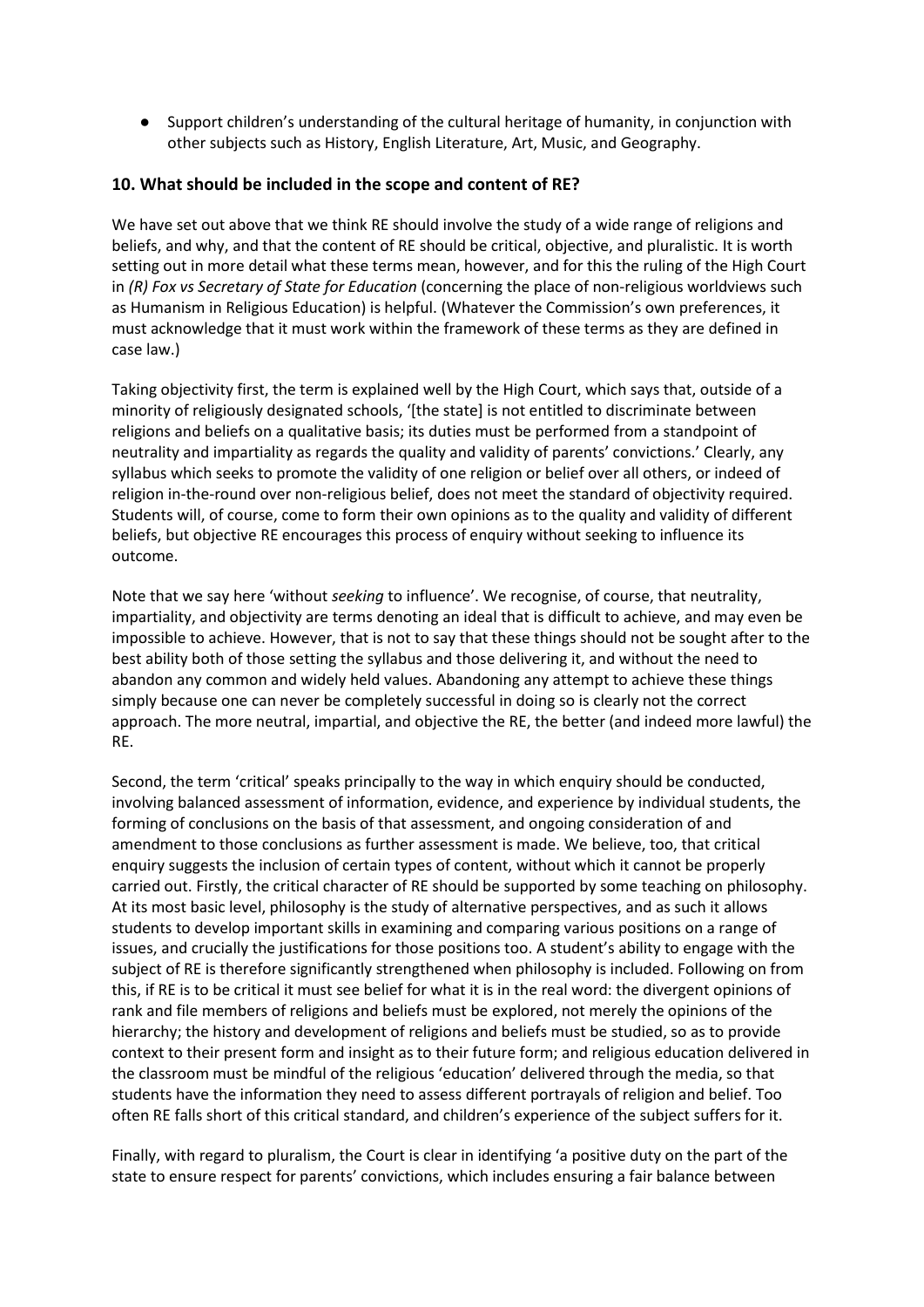majority and minority rights and interests'. More specifically, it found that 'a fair balance allows the state to accord appropriate weight to majority views, but does not permit it to treat the views of minorities in a way that is significantly different at the qualitative level'. In other words, it is through both acknowledging the place of a wide range of beliefs in the curriculum, whether they be majority or minority beliefs, and acknowledging the need to treat those beliefs with equal respect, that pluralism is achieved.

The need for RE to be critical, objective, and pluralistic therefore demands the inclusion of a wide range of religions and beliefs. This certainly should include the six major world religions, and Humanism as the most prominent non-religious worldview (more on that below), and where possible it should also include other religions and beliefs. As the High Court made clear the state has 'considerable latitude' in deciding exactly how to meet its responsibilities for pluralistic RE, 'having regard among other things to available resources, local conditions and, in particular, the preponderance in its society of particular religious views.'

Given this emphasis on inclusion, the balance between a systematic approach to RE and a thematic approach is important to consider. Broadly speaking, a systematic approach involves the study of religions and beliefs individually and separately (e.g. units are organised to be on one religion/belief each), while a thematic approach involves the study of phenomena (values, practices, symbology, etc.) that arise in different religions and beliefs in a comparative and simultaneous way. Whilst the two approaches should not necessarily be seen as mutually exclusive in RE, we believe there are advantages to a more thematic and values-led approach.

For instance, *inclusive* RE is often best served by a thematic approach because it enables the introduction of content on religions and beliefs that have a small number of adherents or that may not have any real prominence in the culture or traditions of our society, without the need to set aside disproportionate curriculum time to those religions and beliefs. In this way, a thematic syllabus can better ensure both breadth and depth of study, without having to significantly sacrifice one for the other. *Critical enquiry* in RE is often best served when students can consider the different perspectives of different religions and beliefs on various issues alongside each other, rather than in silos. And RE that *promotes mutual understanding and respect* is often best served by the propensity of the thematic approach for emphasising shared values whilst also introducing controversy with appropriate balance. In sum, it is our view that a more thematic approach allows for the purposes of RE to be met more effectively than does a systematic approach.

We now turn to our comments on the inclusion of non-religious worldviews, specifically Humanism in RE.

#### **On the inclusion of Humanism in RE**

First and foremost, all the aims and purposes for RE set out above entail the inclusion of nonreligious beliefs and humanist perspectives just as much as they entail the inclusion of religions. The subject's contribution to social cohesion and mutual understanding, its presentation of a range of answers to questions of meaning and purpose, its role in educating about the history and present culture of humanity, and its role in the search for personal identity and values – can only be served by including humanist perspectives and non-religious students.

It follows from this that RE must remain relevant to students and to our population, something that it is not necessarily doing at present. A 2013 survey, for instance, found that more people consider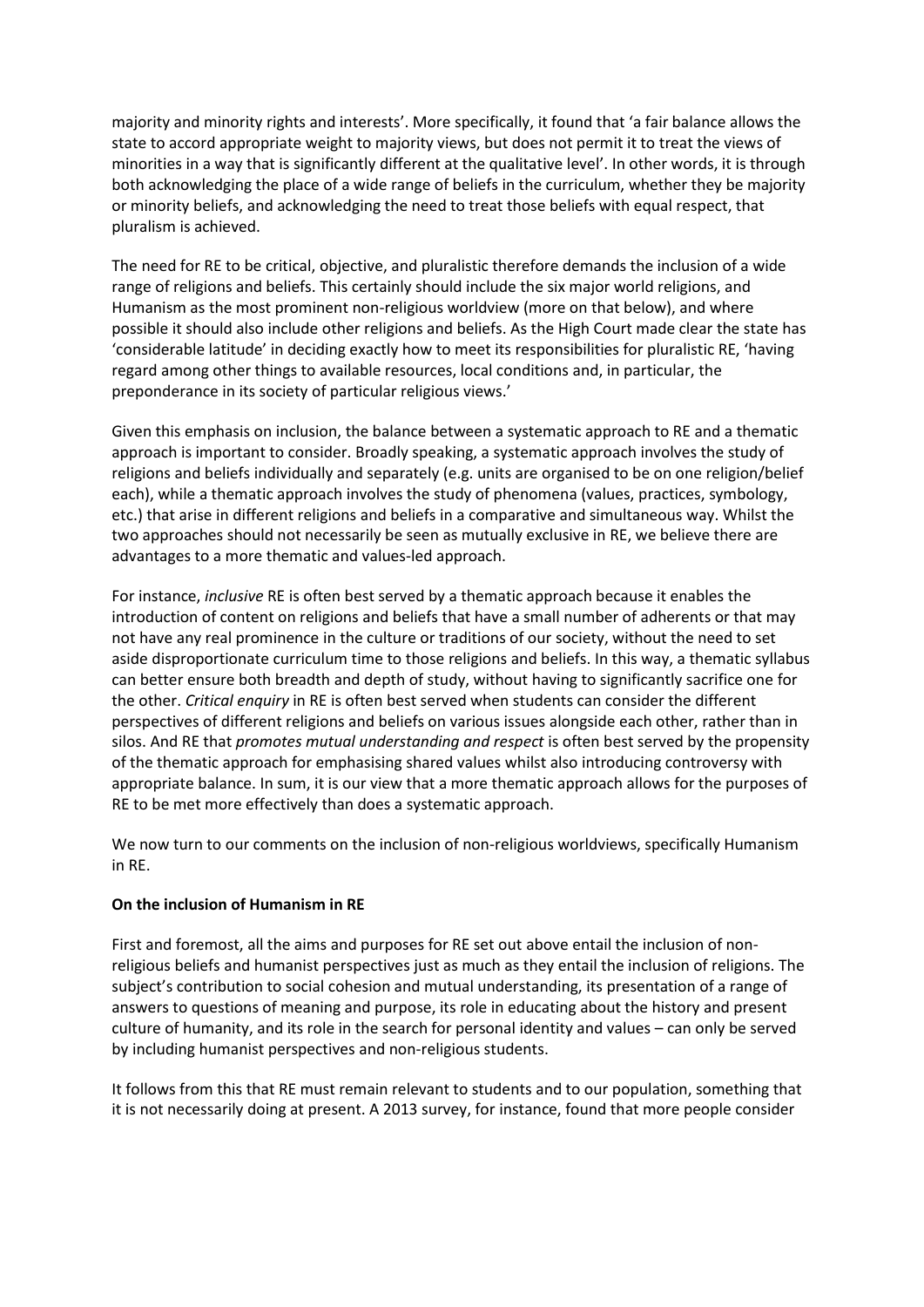RE to have been the 'least beneficial subject' than any other.<sup>3</sup> Surveys consistently show that a high proportion of young people are not religious; for example, the 2011 Census found 31% of 0-19 year olds having no religion, with a further 8% not stated; the 2003 *Citizenship Survey* found 46% of 11-15 year olds not having a religion (44% were Christian);<sup>4</sup> while a 2004 Department for Education report found 65% of 12-19 year olds are not religious;<sup>5</sup> and the most recent (2014) *British Social Attitudes Survey* records 70% of 18-24 year olds as not belonging to any religion.<sup>6</sup>

On Humanism specifically, an internal opinion poll commissioned by the BHA in 2014, carried out by YouGov, found that 46% of British adults say they do not belong to any religion, and 6% identify 'humanist' as the word that best describes them (the other options presented to the remaining 40% being atheist, agnostic, spiritual, naturalist, none of these, and don't know). Some of those who chose other options would likely also subscribe to the label 'humanist', but even setting that aside, the results suggest that around 6% of British adults primarily identify as a humanist.

With that said, Humanism is different from the major religions in being a descriptive label for a set of beliefs that have existed throughout history and across the world. Often when people come to selfidentify as a humanist they say they have 'discovered' a term that has long applied to them. This doesn't happen with religions but is more akin to sexual orientation, for example. To try to get closer to understanding this phenomenon, a 2016 BHA-commissioned YouGov poll asked British adults a series of questions about their beliefs about religion, ethics, morality, and reason. The results found that 22% of the population has a non-religious outlook on life that matches the humanist one, and 17% would self-define as humanist when this fact was pointed out to them. Whatever figures one uses - 46%, 22%, 17%, or 6% - non-religious people certainly outnumber all minority religious people put together and there are more adults who are humanists than there are Muslims, Hindus, Sikhs, Jews, or Buddhists.

For RE to remain relevant as a subject, it is vital that it is as relevant to the non-religious as it is to their religious peers. This is not to say that the subject should be purely dictated by the demands of students or the makeup of the classroom. Rather, 'relevance' means that students should be able to understand why they are learning something and appreciate why it is important for them to do so. It is doubtful that students would be minded to ascribe importance to a subject that included a range of different beliefs but not their own.

This need for relevance is captured in the Religious Education Council's 1991 report *RE, Attainment and National Curriculum*, in which the standard case for Humanism in RE is set out:

● *RE should be open to all pupils regardless of their beliefs.*

**.** 

● *If RE is 'open' it is necessary for pupils to learn that there are many who do not believe or practise a theistic or religious world-view. Indeed if pupils did not learn this, it could be said they were victims of indoctrination.*

<sup>&</sup>lt;sup>3</sup> 'School Days: the best days of your life?', Opinium, 2013[: http://opinium.co.uk/school-days-the-best-days-of](http://opinium.co.uk/school-days-the-best-days-of-your-life/)[your-life/](http://opinium.co.uk/school-days-the-best-days-of-your-life/)

<sup>&</sup>lt;sup>4</sup> Christine Farmer, '2003 Home Office Citizenship Survey: Top-level findings from the Children's and Young People's Survey' (Home Office and Department for Education and Skills, 2005), p. 37: [http://webarchive.nationalarchives.gov.uk/20120919132719/http://www.communities.gov.uk/documents/co](http://webarchive.nationalarchives.gov.uk/20120919132719/http:/www.communities.gov.uk/documents/communities/pdf/452490.pdf)

[mmunities/pdf/452490.pdf](http://webarchive.nationalarchives.gov.uk/20120919132719/http:/www.communities.gov.uk/documents/communities/pdf/452490.pdf) <sup>5</sup> Alison Park, Miranda Phillips and Mark Johnson, 'Young People in Britain: The Attitudes and Experiences of 12 to 19 Year Olds' (Department for Education and Skills, 2004), pp. 10-11:

<https://www.education.gov.uk/publications/eOrderingDownload/RR564.pdf.pdf> <sup>6</sup> From the British Social Attitudes Information System, with cross-tabs by age:

[http://www.britsocat.com/BodyTwoCol\\_rpt.aspx?control=CCESDMarginals&MapID=RELIGION&SeriesID=12](http://www.britsocat.com/BodyTwoCol_rpt.aspx?control=CCESDMarginals&MapID=RELIGION&SeriesID=12)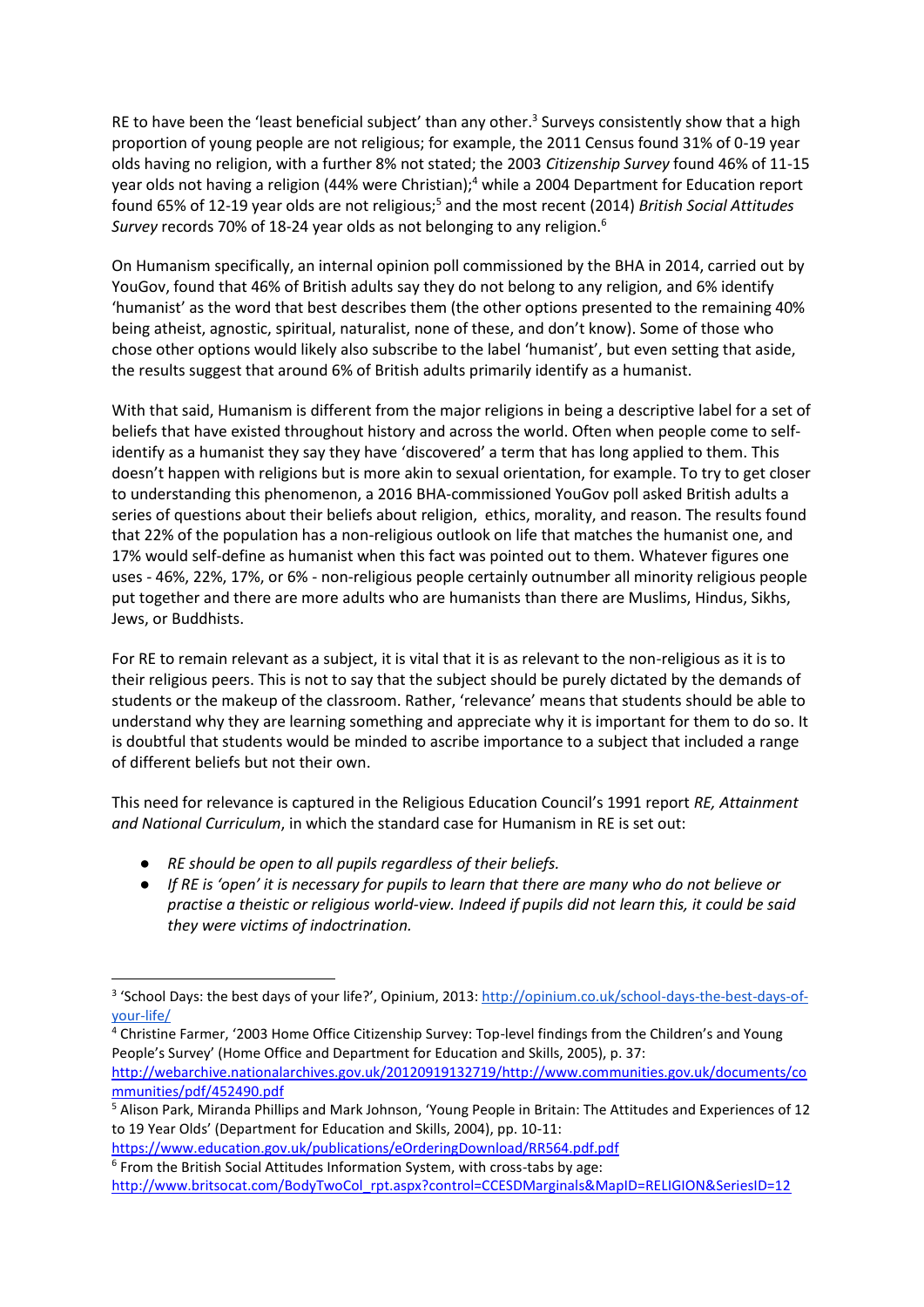- *Humanism and other non-theistic beliefs have their own views about religion and these ought to be part of a pupil's RE.*
- *Humanist thinking has influenced the RE and PSE curriculum, particularly in the exploration of the term 'spiritual'.*
- *Many pupils come from non-religious backgrounds and probably share some of the views humanists express.*

Today, the RE Council's vision is that 'Every young person experiences a personally inspiring and academically rigorous education in religious and non-religious worldviews',<sup>7</sup> as is reflected in its 2013 Curriculum Framework for Religious Education which places religions and non-religious worldviews such as Humanism on an equal footing. So too do an increasing number of locally agreed syllabuses,<sup>8</sup> and the majority of those that don't grant equal respect to Humanism now include it at least some extent.

Quite apart from the number of people who are non-religious in our society, reflecting the impact of the non-religious on our society is also important if RE is to achieve relevance (and to impart knowledge on the religious and non-religious heritage of humanity, as we mention above). As David Voas, quantitative sociologist of religion and Professor of Social Science at the UCL Institute of Education, writes:

'Religious scepticism is also an important and longstanding part of British culture and tradition. The beliefs and worldviews that are characteristic of this country can only be understood with reference to non-believers such as Aphra Behn in the 17th century, David Hume, Mary Wollstonecraft and Thomas Paine in the 18th, Percy Shelley, Jeremy Bentham, John Stuart Mill, George Eliot, Charles Darwin, T. H. Huxley, Charles Bradlaugh and Thomas Hardy in the 19th, Bertrand Russell and E. M. Forster in the early 20th, or the majority of leading philosophers and public intellectuals in the post-war period…. It is impossible to understand the changing role of religion in society without grasping the significance of the age of enlightenment, movements such as rationalism and freethought, and belief systems based on atheism or Humanism. The erosion of religious privilege and the spread of equality over the past two centuries is bound up with the rise of secularism. One cannot make sense of religion without some study of the alternatives.'<sup>9</sup>

Given both the number of its proponents and the weight of its contribution, Humanism demands inclusion in RE on the basis of any measure of current or historic significance. Only a crude attempt to divide religion and non-religion (and give priority to the former) can deny this.

### **Support for the inclusion of Humanism**

**.** 

In addition to the REC, support for the inclusion of Humanism in RE has been expressed by a large number of individuals and organisations.

When the subject content for Religious Studies GCSE was being revised in 2014/2015, some 113 leading philosophers, RE academics, consultants, advisors and teachers, and children's authors wrote an open letter to the Department for Education calling for non-religious worldviews like

<http://religiouseducationcouncil.org.uk/about/how-the-rec-works/aims-vision-and-values>

<sup>8</sup> ['](http://www.britsocat.com/BodyTwoCol_rpt.aspx?control=CCESDMarginals&MapID=RELIGION&SeriesID=12)New RE syllabuses put Humanism on equal footing to major religions', BHA, December 2014: <https://humanism.org.uk/2014/12/12/new-re-syllabuses-put-humanism-equal-footing-major-religions/> <sup>9</sup> *Witness statement of David Voas, (R) Fox vs Secretary of State for Education, 2015:*  <https://humanism.org.uk/wp-content/uploads/BHA-WS-Voas-0016.pdf>

<sup>7</sup> *Aims, Vision and Values*, Religious Education Council for England and Wales: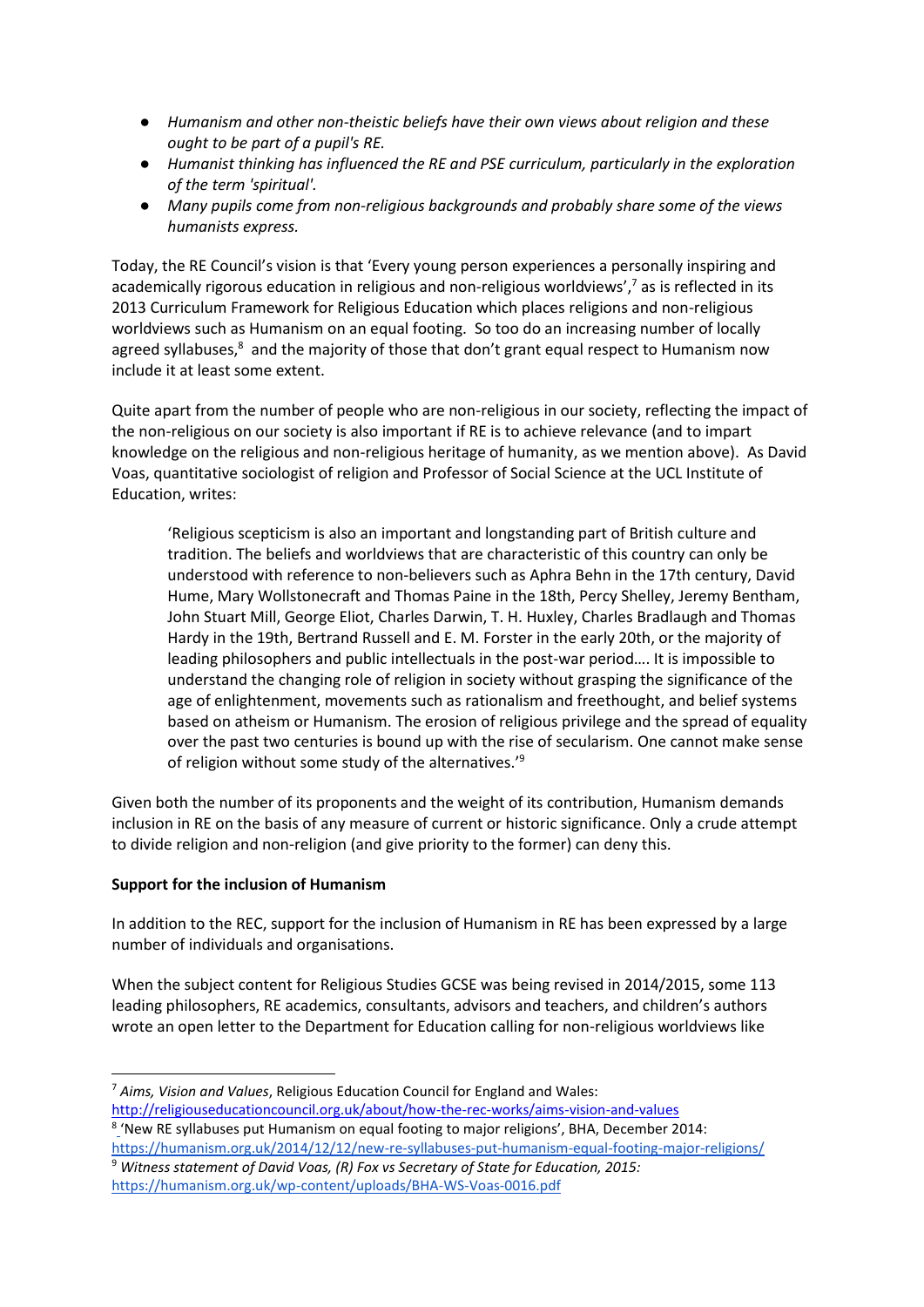Humanism to be included in the GCSE alongside religions.<sup>10</sup> In February 2015 the former Archbishop of Canterbury Rowan Williams joined 28 religious leaders in writing an open letter to the Government to the same effect.<sup>11</sup> Almost 90% of respondents to a Department for Education consultation on the GCSE also supported its inclusion, and the National Association of Teachers of RE have long supported Humanism's place in the subject.

It should also be noted that the inclusion of non-religious worldviews in the curriculum alongside religious beliefs reflects consistent recommendations in international agreements such as the ODIHR-OSCE's *Toledo Guiding Principles on teaching about religions and beliefs in public schools*  (2007),<sup>12</sup> the *Final Document of the International Consultative Conference on School Education in Relation to Freedom of Religion or Belief, Tolerance and Non-Discrimination* (2001),<sup>13</sup> and the Council of Europe's *Recommendation of the Committee of Ministers to member states on the dimension of religions and non-religious convictions within intercultural education* (2008).<sup>14</sup> Such inclusion was specifically recommended by the UN Special Rapporteur on Freedom of Religion or Belief in a recent report on the UK.<sup>15</sup>

### **On why Humanism in particular as the non-religious worldview included in RE**

When discussing the inclusion of non-religious worldviews in RE, we are often asked the question of why Humanism should be included in particular. There are two main reasons for this.

The first is that it is the only non-religious worldview that is sufficiently well-articulated and the subject of a sufficient body of writing suitable for use in schools (see our response to question 16 for further detail on this).

The second is that it is the (explicit or implicit) worldview of the great majority of non-religious people in England. Not every person who meets the definition of a humanist would refer to themselves as such and some will even be unfamiliar with the term. This reflects the fact that nonreligious people are not compelled by their beliefs to engage in any sort of formal practice or observance, join any organisation or even identify with any particular creed at all. The difference between religions and non-religious worldviews on this score should not mask the fact that the humanist outlook on life is widespread in Britain today, much more so than all the minority religions combined.

1

<sup>10</sup> *Open letter to Minister of State for School Reform Nick Gibb MP supporting Humanism in Religious Studies*, BHA, 2015[: https://humanism.org.uk/wp-content/uploads/Open-letter-to-Minister-of-State-for-School-](https://humanism.org.uk/wp-content/uploads/Open-letter-to-Minister-of-State-for-School-Reform-Nick-Gibb-MP-supporting-Humanism-in-Religious-Studies.pdf)[Reform-Nick-Gibb-MP-supporting-Humanism-in-Religious-Studies.pdf](https://humanism.org.uk/wp-content/uploads/Open-letter-to-Minister-of-State-for-School-Reform-Nick-Gibb-MP-supporting-Humanism-in-Religious-Studies.pdf)

<sup>11</sup> [R](http://www.britsocat.com/BodyTwoCol_rpt.aspx?control=CCESDMarginals&MapID=RELIGION&SeriesID=12)t Rev and Rt Hon Dr Rowan Williams et al, *Open letter to Minister of State for School Reform Nick Gibb MP supporting Humanism in Religious Studies*, BHA, 2015[: https://humanism.org.uk/wp](https://humanism.org.uk/wp-content/uploads/Religious-leaders-letter-on-Humanism-in-RS.pdf)[content/uploads/Religious-leaders-letter-on-Humanism-in-RS.pdf](https://humanism.org.uk/wp-content/uploads/Religious-leaders-letter-on-Humanism-in-RS.pdf)

<sup>&</sup>lt;sup>12</sup> Toledo Guiding Principles on teaching about religions and beliefs in public schools, ODIHR-OSCE, 2007: <http://www.osce.org/odihr/29154>

<sup>13</sup> *Final Document of the International Consultative Conference on School Education in Relation to Freedom of Religion or Belief, Tolerance and Non-Discrimination*, 2001:

[http://www.hurights.or.jp/archives/human\\_rights\\_education\\_in\\_asian\\_schools/section2/2002/03/final](http://www.hurights.or.jp/archives/human_rights_education_in_asian_schools/section2/2002/03/final-document-of-the-international-consultative-conference-on-school-education-in-relation-to-freed.html)[document-of-the-international-consultative-conference-on-school-education-in-relation-to-freed.html](http://www.hurights.or.jp/archives/human_rights_education_in_asian_schools/section2/2002/03/final-document-of-the-international-consultative-conference-on-school-education-in-relation-to-freed.html)

<sup>14</sup> *Recommendation of the Committee of Ministers to member states on the dimension of religions and nonreligious convictions within intercultural education, Council of Europe, 2008:* <https://wcd.coe.int/ViewDoc.jsp?id=1386911&Site=CM>

<sup>15</sup> A/HRC/7/10/Add.3 *Report of the Special Rapporteur on freedom of religion or belief, Asma Jahangir into the United Kingdom of Great Britain and Northern Ireland (June 2007)*, United Nations Human Rights Council, (amongst others) paragraph 69, 7 February 2008:

<http://www.ohchr.org/EN/Issues/FreedomReligion/Pages/Visits.aspx>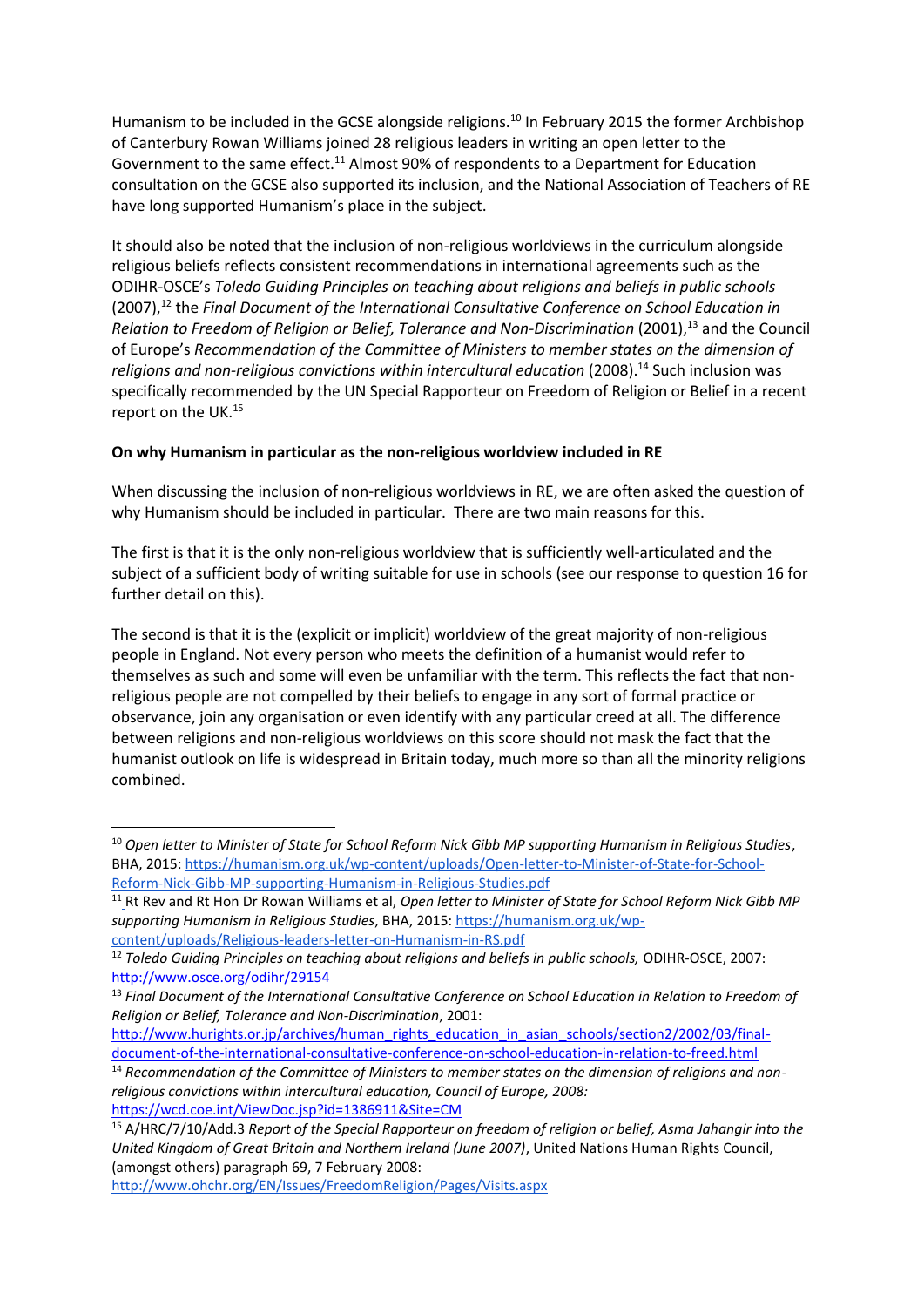Atheism and agnosticism are not worldviews but positions merely on the existence of god. They are not equivalent to 'religions' but to 'theism'. Besides, humanists are by definition atheists or agnostics and so both terms would be discussed as part of the systematic study of Humanism.

Secularism is not a worldview but a political position, equivalent to (for example) feminism.

Non-theistic religions such as some versions of Buddhism are religions and we would advocate strongly for the inclusion of such religions *alongside* other religions and Humanism.

'Beliefs' such as nihilism, Confucianism and (the philosophical aspects of) Marxism do qualify as worldviews but (like many reputable but minor religions) are not widespread enough to merit inclusion over Humanism (or perhaps at all).

Philosophical convictions on a narrow range of issues, such as vegetarianism, are 'beliefs' but not worldviews. They might meet the definition of a 'belief' under equality and human rights legislation but they would not merit inclusion in RE as they are not moral and ethical frameworks that seek to answer the major questions of meaning and purpose.

An argument could be made in terms of numbers for inclusion of the beliefs of individuals who are 'spiritual but not religious', who believe in some higher power or life force but in a non-defined way, or perhaps who believe in life after death – all of which are common beliefs. But (unlike Humanism) such beliefs are rarely or never articulated in a way susceptible to study, except by sociologists of belief, and in any case exactly the same arguments could be made in favour of including the equally widespread – and sometimes indistinguishable – beliefs of vaguely religious individuals who are not particularly aligned to any one of the six principal religions, or who are aligned but whose beliefs fall well away from those of the established hierarchy.

We are not making a commentary on the legitimacy of studying any of the different religions, worldviews or other approaches we have referred to – young people are often very interested in smaller religions, alternative worldviews and cults, all of which can be prominent in media discourse, and good RE should engage with any questions they have about these different belief systems. All we have done is set out why Humanism should be included in particular.

### **11. What changes (if any) should there be to the current legal framework for RE?**

See our answers to the questions below.

### **12. Should there be a common baseline entitlement for RE which applies to all types of school?**

Yes.

Schools with a religious character are free to teach confessional religious education in a way that promotes the veracity of one set of beliefs over another. As we have set out above, this is an approach that we are fundamentally opposed to. Our view of RE and education more generally centres around balance, inclusivity, and encouraging children to think for themselves, and insofar as a common baseline entitlement would require schools to meet these standards, we strongly agree that it should apply to both schools with a religious character and those without. A child's access to accurate and impartial information about religious and non-religious beliefs and philosophical and moral issues should not be determined by the type of school they have had chosen for them or to which they have been allocated.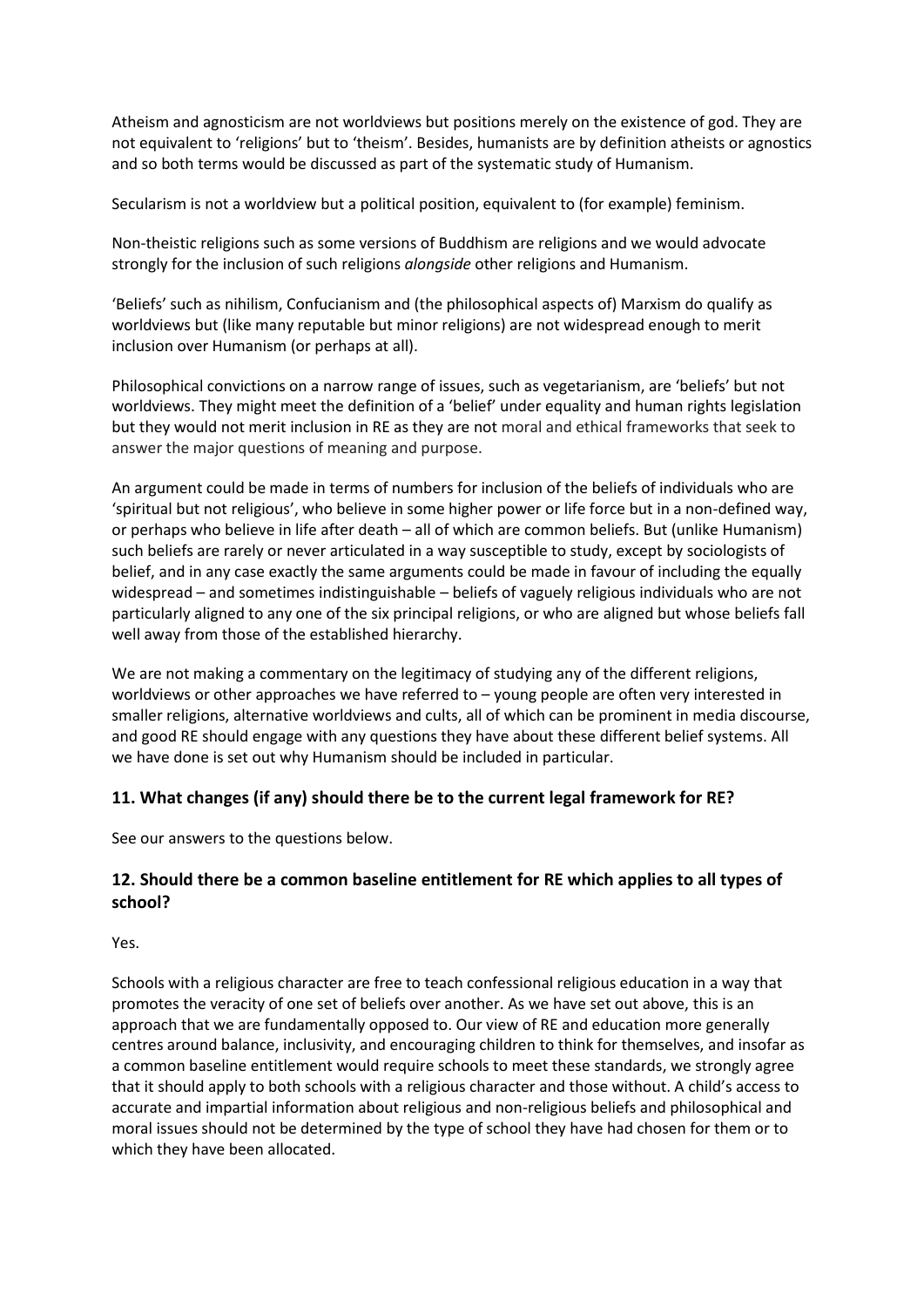We recognise, of course, that there may be schools with a religious character that already provide RE in a balanced and inclusive way, and choose not to avail themselves of the freedom to teach confessional RE. That is obviously something we welcome, but as long as the law allows all religious schools to teach confessional RE, a great number will clearly continue to do so. It is therefore not sufficient merely to encourage religious schools to ensure that their RE is objective and pluralistic. Rather, the exemptions in equalities legislation that allow them to circumvent this requirement must be removed.

Setting religious schools aside, we also believe that any common entitlement should apply to all types of state-funded schools, whether they be local authority maintained schools, or academies or free schools. Again, a common entitlement ceases to be common if a child's access to it is subject to the school they attend. We discuss the fragmentation of the school system and its implications for RE in more detail below.

### **Survey of current agreed syllabuses**

1

In 2016, the BHA commenced a survey of locally agreed syllabus to assess, among other things, the coverage of different religions and beliefs at each key stage, the extent to which the study of different religions and beliefs is compulsory or optional, whether syllabuses set out their own content at KS4 or simply direct schools to follow the Religious Studies GCSE course, etc. If the Commission would find it helpful, we would be happy to complete and submit this survey.

### **13. How should the development of RE standards, curricula, or syllabuses be best organised?**

We strongly believe that there should be a nationally set RE syllabus and that it should be a statutory part of the national curriculum, whilst also applying to academies and free schools (including schools with a religious character).

The current system by which RE syllabuses are set locally by agreed syllabus conferences (ASCs) and managed by 151 different standing advisory councils on RE (SACREs) in England and 22 SACREs in Wales has a number of significant flaws.

Firstly, and most obviously, the system is an unnecessarily fragmented one. Our country is more diverse than it ever has been before and the people in it more mobile. Indeed, a 2015 report published by Centre for Cities found that just 32% of people aged 35-54 still lived where they grew up.<sup>16</sup> Clearly, even children in the most homogenous or insular communities are likely to find themselves having to co-exist with colleagues and neighbours from a range of different religious and non-religious backgrounds. If RE is to prepare children and young people for life in modern Britain it must allow some flexibility to schools and teachers, yes, but it must be national in scope.

The fragmentation of RE is problematic in more ways than this, however. We explain above that we do not believe the nature of the RE experienced by children should be subject to the type of school they attend, and equally we do not see why it should also be subject to the local authority area in which they go to school. The quality of syllabuses varies considerably from local authority to local authority, and so too does the content. Furthermore, syllabuses lay out programmes of study that are intended to provide for the entirety of a child's time at school. As such, different types of content tend to be balanced *across* key stages rather than *within* them. If a child was to go from

<sup>16</sup> Elli Thomas, Ilona Serwicka & Paul Swinney, *Urban demographics, why people live where they do*, Centre for Cities, November 2015: [http://www.centreforcities.org/wp-content/uploads/2015/11/15-11-02-Urban-](http://www.centreforcities.org/wp-content/uploads/2015/11/15-11-02-Urban-Demographics.pdf)[Demographics.pdf](http://www.centreforcities.org/wp-content/uploads/2015/11/15-11-02-Urban-Demographics.pdf)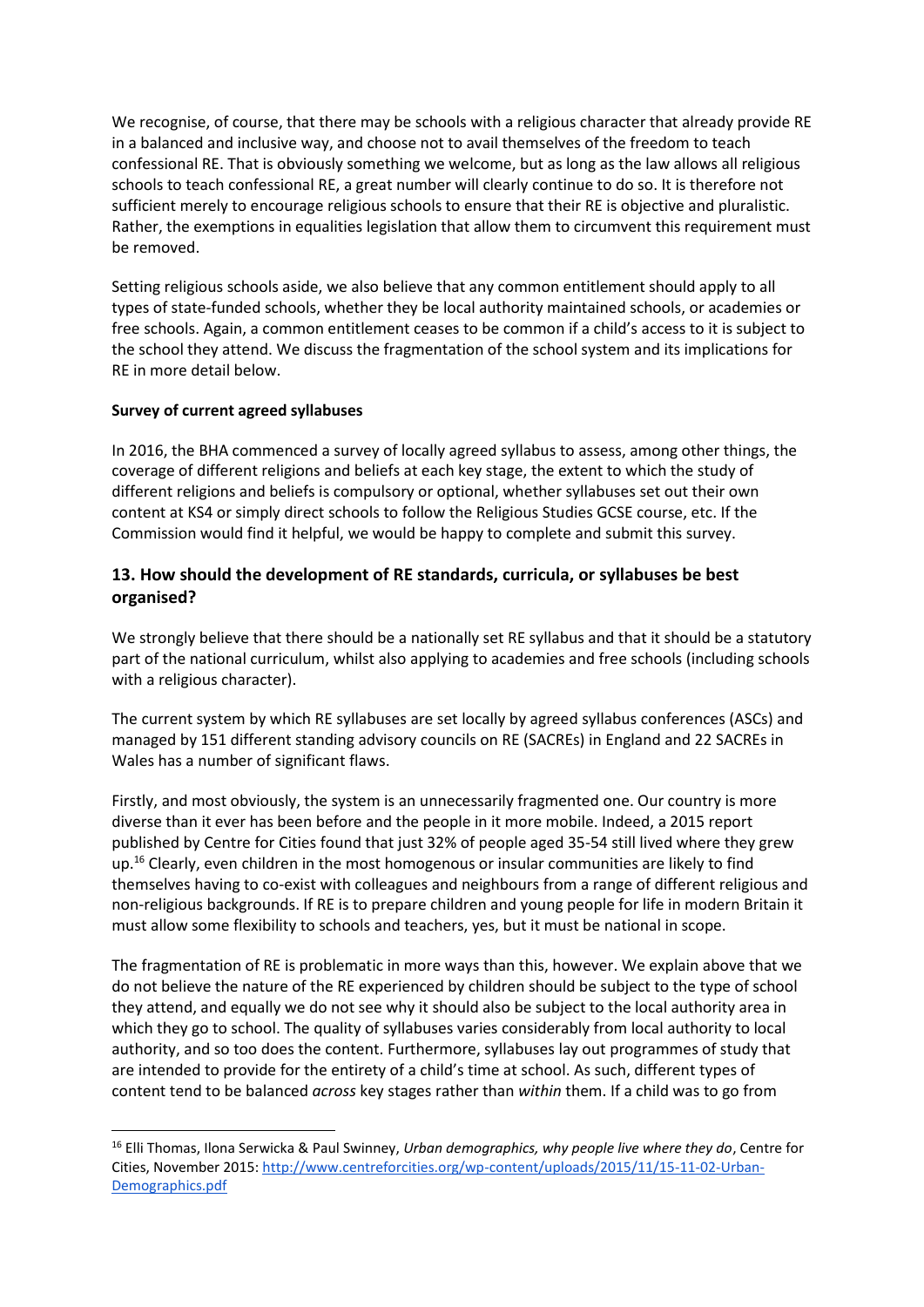primary to secondary and in doing so move from one local authority to another, that balance would clearly be lost. More likely now, in England at least, is that in transitioning from primary to secondary a child would move from a school that is required to follow the local syllabus to one that is not. Given that around 70% of secondary schools are now academies this may even be the norm. The degree to which such a change would impact on a child's learning would naturally vary from case to case, but it nonetheless seems to be a problem that would be better avoided.

Academisation has also resulted in the system of local syllabuses no longer representing an efficient or practical use of resources. The number of schools that are not required to follow a local syllabus has grown enormously in recent years and now around 20% of primary schools and 70% of secondary schools are academies, equivalent to about a quarter of all state-funded schools. Indeed, many local authorities do not have any maintained secondary schools left within their borders at all. One has to question the benefit of allocating time and resources, neither of which are in abundance at local authorities, to bodies that have so small a remit and achieve such little practical impact. Indeed, this appears to be a question that local authorities have been asking themselves, as is reflected in the lack of resources that tend to be made available to SACREs and ASCs. Many SACREs/ASCs have therefore resorted to simply re-approving their existing syllabus every five years so as to meet their statutory obligations or, only marginally better, to make minor and low-cost updates to it every five years. This is clearly not conducive to comprehensive, high-quality, and relevant RE.

Neither, do we think, is the composition of SACREs and ASCs, which are not set up to ensure the expertise required to draft high-quality syllabuses. None of the four groups that form SACREs and ASCs are dedicated to syllabus drafting specialists. Such specialists, it seems to us, are the people whose involvement in a SACRE or ASC is most important, and yet they are not formally represented. Further, whilst we recognise the importance of having religion and belief experts input into the drafting of syllabuses so as to ensure that content is accurate, we do not believe that the same people are best placed to oversee the design of the curriculum. This too often leads to the representatives of religions and beliefs jostling for airtime rather than focusing on what is best for the learner. It can also lead to content that presents an idealised version of the particular religions and worldviews, with insufficient attention paid to the differences within them, the history of how those denominations came to be, and the divergence of the values and moral positions of the rank and file vis a vis the hierarchy. It is even the case that some local syllabuses seek to emphasise having a religious faith as a virtue, a message that is clearly not within the remit of the subject to promote. Birmingham's 2007 syllabus is perhaps the most ready example of this, entitled as it is 'Faith makes a difference'.

What is perhaps more concerning from our perspective, however, is the degree to which a number of SACREs and ASCs have been hostile to the involvement of humanists and the place of Humanism in RE. Correspondence shared with the BHA has revealed, for instance that one SACRE in Wales recently refused a humanist representative's application for membership by explaining that 'members were concerned that a non-religious body represented on SACRE could weaken the religious basis of the Group'. And another in England has stated that 'non-religious worldviews are not religions. As such they are taught in every other subject in school, particularly Science.'

In *(R) Fox vs Secretary of State for Education,* the High Court was clear that 'the state must accord equal respect to different religious convictions, and to non-religious beliefs; it is not entitled to discriminate between religions and beliefs on a qualitative basis'.<sup>17</sup> Not including non-religious beliefs in a syllabus, or refusing to admit non-religious representatives to a SACRE, purely on the

**.** 

<sup>17</sup> *(R) Fox vs Secretary of State for Education,* 25 November 2015: [https://www.judiciary.gov.uk/wp](https://www.judiciary.gov.uk/wp-content/uploads/2015/11/r-fox-v-ssfe.pdf)[content/uploads/2015/11/r-fox-v-ssfe.pdf](https://www.judiciary.gov.uk/wp-content/uploads/2015/11/r-fox-v-ssfe.pdf)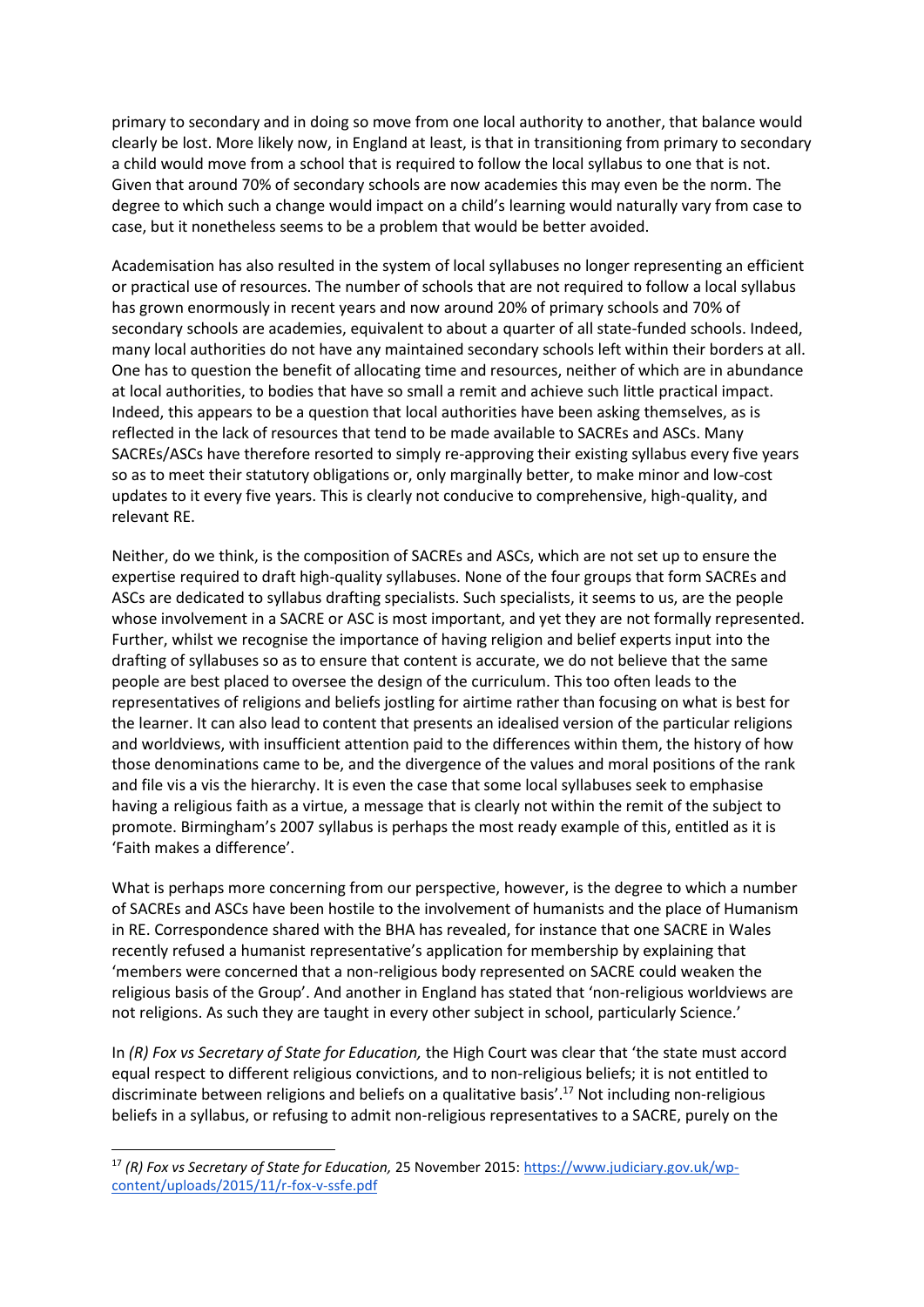basis of them being non-religious, is unlawful and yet it is all too common throughout England and Wales. By way of another example, the High Court also stated that - in response to the Government's assertion that Humanism didn't have to be included at Key Stage 4 specifically, as long as it was included elsewhere in the syllabus - 'it is obvious that GCSE is a vitally important stage in the development of a young person's character and understanding of the world. I do not consider it could be said that a complete or almost total failure to provide information about non-religious beliefs at this stage could be made up for by instruction given at earlier stages.'<sup>18</sup> Despite this, a survey conducted by the BHA last year found more than 100 locally agreed syllabuses that allowed or directed schools to use the Religious Studies GCSE as the entirety of their Key Stage 4 provision something which in most cases would be unlawful.

A system in which no one involved in the drafting of syllabuses is required to possess legal expertise, and in which those that are involved may well have a vested interested in flouting the law, is not a suitable one.

All of the problems with the current system which we have outlined above can be addressed by having an RE syllabus that applies to all schools and is agreed and regularly reviewed at a national level by experts, with the input of religion and belief representatives. This would ensure that quality is maintained more consistently across schools and that there is continuity for children who move schools, both at standard and non-standard transition points. We would be willing to see SACREs continue as a channel for consultation between teachers and local religion and belief communities, provided that humanists are included equally with religious representatives on these bodies, but ASCs should be abolished.

### **14. Are there changes to primary and secondary teacher education that could improve the delivery of high quality RE?**

The development of subject knowledge plays an increasingly reduced role in teachers' Initial Teacher Training (ITT). This is particularly noticeable in training for primary teachers, with often almost no time available to develop an understanding of the necessary content for RE. To ensure the delivery of high quality RE, this time dedicated to the development of essential subject knowledge needs to increase, and it needs to include Humanism.

There currently exists a significant deficit in RE teachers' subject knowledge about Humanism. This is exacerbated by the existence of many non-specialists delivering RE in the classroom, in both primary and secondary schools. Many ITT programmes for RE teachers include almost no opportunity to develop subject knowledge about Humanism. This opportunity must be guaranteed to all trainee teachers. An equivalent amount of time should be dedicated to this as is provided for each of the principal religions.

Given the limits on available time for subject knowledge development during ITT and the number of non-specialist teachers teaching the subject, appropriate continuing professional development (CPD) for RE teachers within schools is essential in order to guarantee that teachers are capable of and feel confident to deliver high quality RE.

## **15. What factors lead to high quality learning and teaching in RE, and what are the main obstacles to this?**

<sup>1</sup> <sup>18</sup> *ibid.*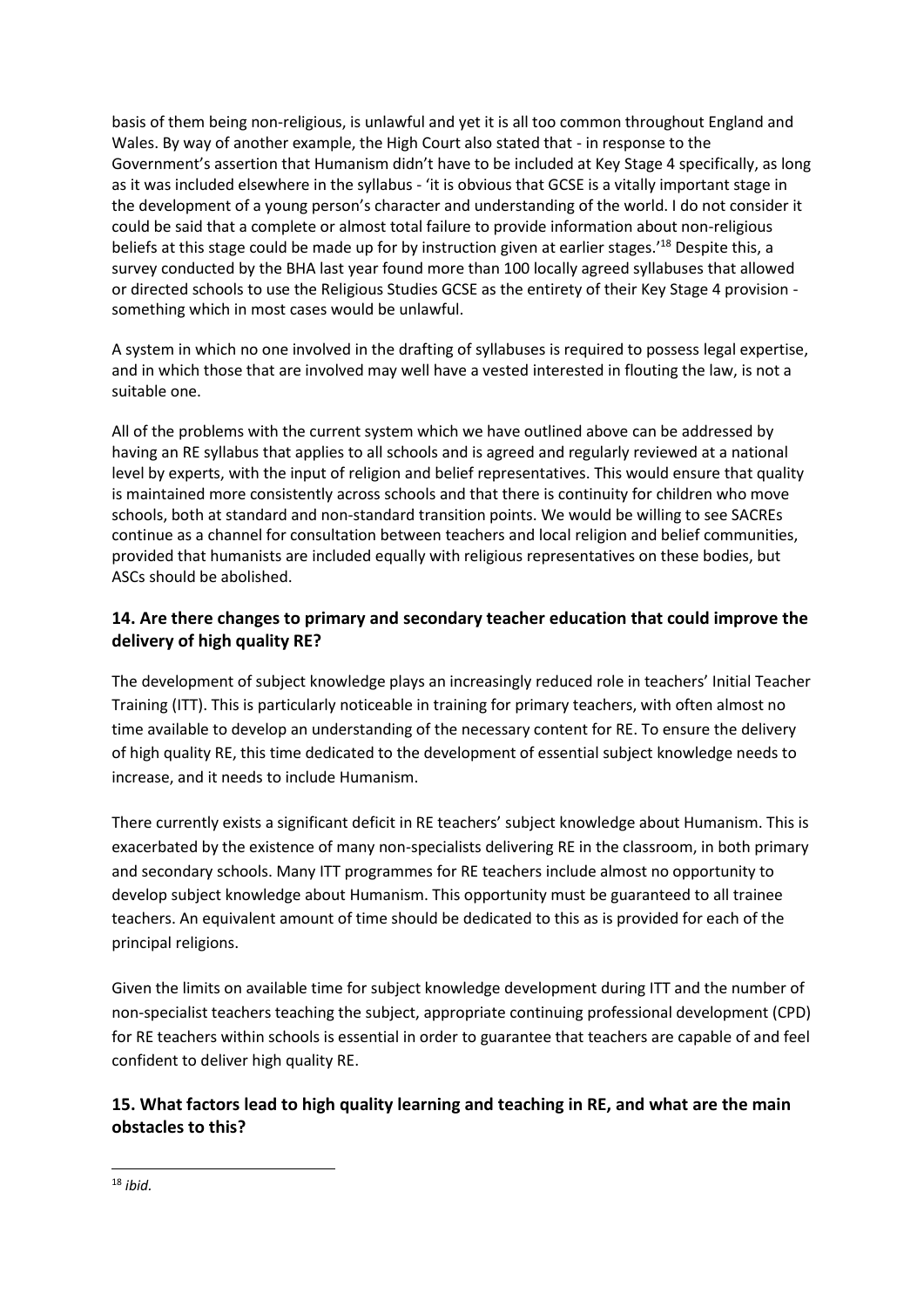Pedagogy should be evidence-led and based on the best available research. We believe that the Commission should therefore be guided by those with relevant expertise. We are, however, aware of the challenges researchers face in making conclusions about best practice in teaching and learning in subjects where there is a core component of the personal development of the student, not just the dissemination of knowledge. High quality teaching and learning can therefore not escape questions of values, purposes, and aims, our thoughts on which are detailed above.

The most important factor behind enabling high quality learning and teaching in RE is to ensure every student has a qualified, motivated, and well-supported teacher with a confident grasp of the subject knowledge required to teach the subject. As stated above this requires that all teachers receive appropriate initial teacher training and continuing professional development to ensure they have both the knowledge and skills necessary to guarantee that successful learning takes place in the classroom. Such guarantees are currently under threat due to the high number of non-specialist teachers teaching RE, and more specifically weaknesses in subject knowledge about Humanism present amongst many in the RE teaching community.

To ensure high quality learning, RE must be objective, inclusive, balanced, pluralistic, and relevant. Teachers must ensure that they avoid making assumptions about the beliefs of their students, in particular the assumption that they share their own beliefs, the beliefs of their parents, or those beliefs represented by the nature and ethos of the school. Teachers must acknowledge the potential influence they have on the beliefs and values of their students and, although one can claim complete neutrality represents an impossible goal in practice, that should not prevent it from being the aspirational and desired position from which the subject is delivered. High quality teaching about beliefs and values must also allow the opportunity for reflection, evaluation, and criticism. Time must be made for this in order to ensure both the development of students' depth of understanding of the concepts learned in RE, and the development of their own capacities for critical thinking.

The availability of high-quality resources is essential to guarantee quality teaching and learning. Many existing resources present overly-simplified or sugar-coated pictures of religions and beliefs. More specifically resources about Humanism often present a muddled and inaccurate picture of the reality of many humanist beliefs and values. As RE becomes more appropriately inclusive of Humanism, more needs to be done to ensure that those providing education resources have an adequate subject knowledge to ensure they are not perpetuating misconceptions.

In many schools insufficient time is made available to deliver appropriate Religious Education, particularly as in many schools, the RE lesson often becomes the space provided for teachers to cover citizenship, PSHE, and wider aspects of SMSC development. We believe that one of the most important goals of education is to create human beings capable of finding their own ways of living flourishing and fulfilling lives, not merely to raise their economic utility. Although academic knowledge and employability can contribute to young people's wellbeing, it is far from the only ingredient. If RE represents the space to ensure this personal development of students in a way that adheres to the aims and purposes of the subject stated above, then more time needs to be made available for it within the school timetable.

### **16. Which books, reports, research, or resources (if any) would you particularly like to draw to the attention of the Commission? Please give full references/weblinks**

[understandinghumanism.org.uk](http://understandinghumanism.org.uk/) is the British Humanist Association's website of education resources. Designed by teachers for teachers, the website features comprehensive, flexible, and **free** resources for primary and secondary schools. One can find lesson plans, presentations, classroom activities, videos, and humanist perspectives on a wide variety of topics, themes, and discussions.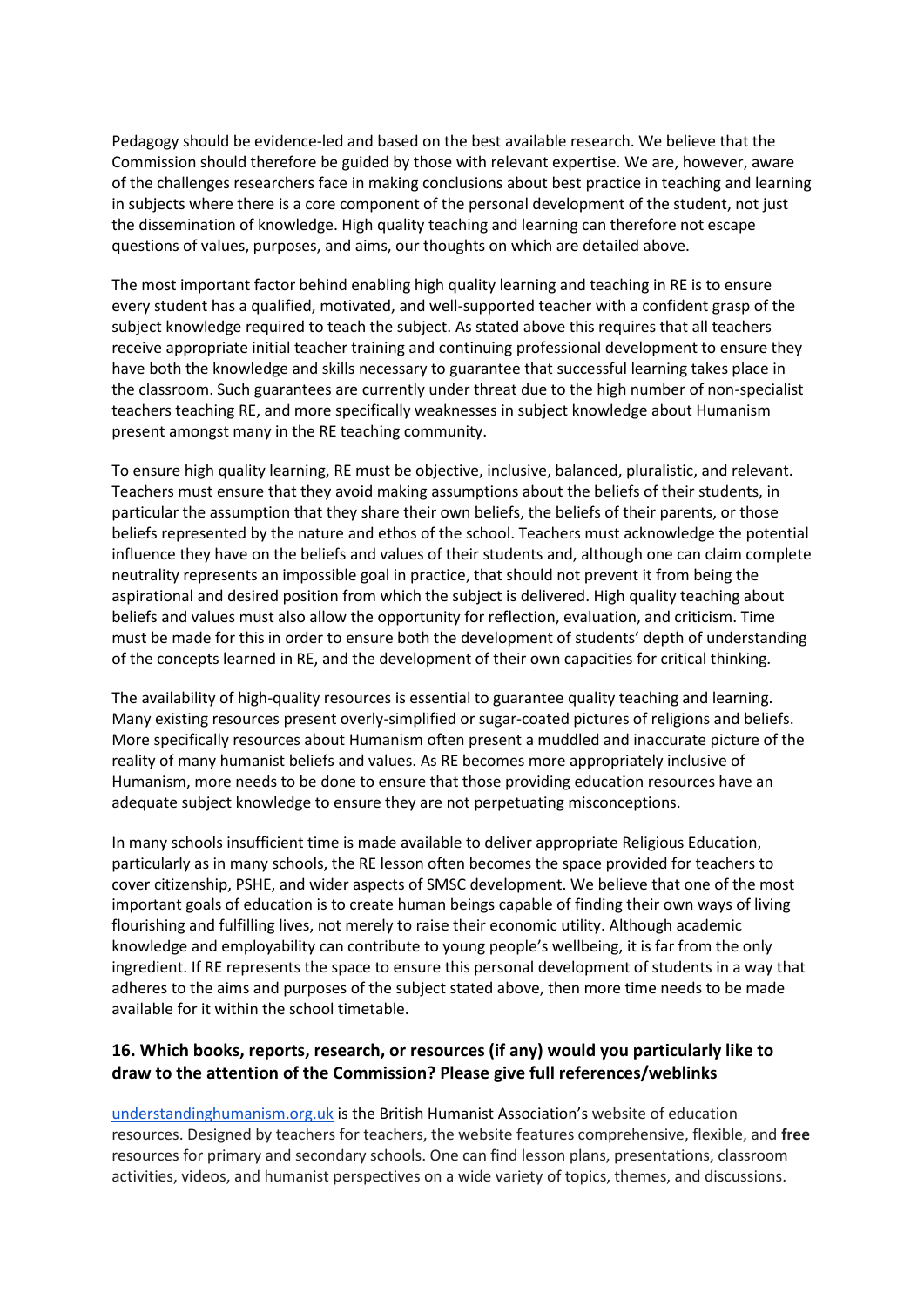The resources have been designed to enable students to get to grips with how many non-religious people approach life's fundamental questions and provide opportunities for them to explore such questions for themselves. There are also planning guidelines, designed to support teachers and schools to create schemes of work on Humanism or to include humanist beliefs and values into more thematic schemes of work. Schools can also find information on CPD opportunities, as well as guidance on how to book a visit from a **free**, local humanist [school speaker.](https://humanism.org.uk/wp-content/plugins/civicrm/civicrm/extern/url.php?u=8667&qid=594014)

[What is Humanism? How can I live without a god? And other big questions for kids](https://www.amazon.co.uk/What-Humanism-without-Other-Questions-x/dp/075028773X) by Michael Rosen and Annemarie Young provides a great introduction to Humanism for children aged between 9 and 14.

Books to support teachers' subject knowledge about Humanism:

- [What is Humanism?](https://humanism.org.uk/store/philosophy-books/) by the Humanist Philosophers Group
- [On Humanism](https://www.amazon.co.uk/Humanism-Thinking-Action-Richard-Norman/dp/0415670411) (Routledge) by Richard Norman
- [Humanism: A Very Short Introduction](https://www.amazon.co.uk/Humanism-Very-Short-Introduction-Introductions/dp/0199553645/ref=sr_1_1?s=books&ie=UTF8&qid=1461701506&sr=1-1&keywords=humanism+stephen+law) (Oxford University Press) by Stephen Law
- [Humanism: A Beginner's Guide](https://www.amazon.co.uk/Humanism-Beginners-Guide-Guides/dp/1851685898/ref=sr_1_1?s=books&ie=UTF8&qid=1461701529&sr=1-1&keywords=humanism+peter+cave) (OneWorld) by Peter Cave
- [The Wiley Blackwell Handbook of Humanism](https://www.amazon.co.uk/Wiley-Blackwell-Handbook-Humanism/dp/1119977177?ie=UTF8&*Version*=1&*entries*=0) (Wiley Blackwell) edited by Andrew Copson and A. C. Grayling
- [Humanist Anthology](https://humanism.org.uk/store/humanism/) (Rationalist Press Association) edited by Margaret Knight

The British Humanist Association has a wealth of further information about Humanism on its [website](https://humanism.org.uk/). Teachers can also download the BHA's fre[e Short Course on Humanism eBook.](https://humanism.org.uk/humanism-short-course-ebook)

### **17. Please use this box for any further comments you wish to make.**

### **Subject name**

As we have set out above, we believe that Religious Education should be as inclusive as possible, not just of all religions, but of humanism too. We have also stated that, whilst we do not wish to see the various religions and non-religious worldviews examined with any less rigour, we would like a subject that is more thematic and values-led, focusing on the study of important moral and ethical issues, different perspectives on those issues, and encouraging children to grapple with them.

Given this, it has long been our view that Religious Education should be renamed to more accurately reflect both the nature of the subject we want to see and its inclusive nature. Other names for the subject do exist, of course. In Scotland, 'Religious and Moral Education' is taught. This is not, in our view, the best solution, both because it fails to address the exclusion of non-religious worldviews, and because it might imply that moral questions are exclusively within the realm of religion, which is clearly not the case and presumably not the intention. In Wales, it has been proposed that RE be reformed into 'Religion, Philosophy, and Ethics', which (assuming this does not entail any downgrading of teaching about religions and non-religious worldviews) is better but still does not fully response these issues.

Our preference would therefore be for a subject called 'Beliefs and Values', or 'Religions and Worldviews', as we believe these to be the most accurate and inclusive options.